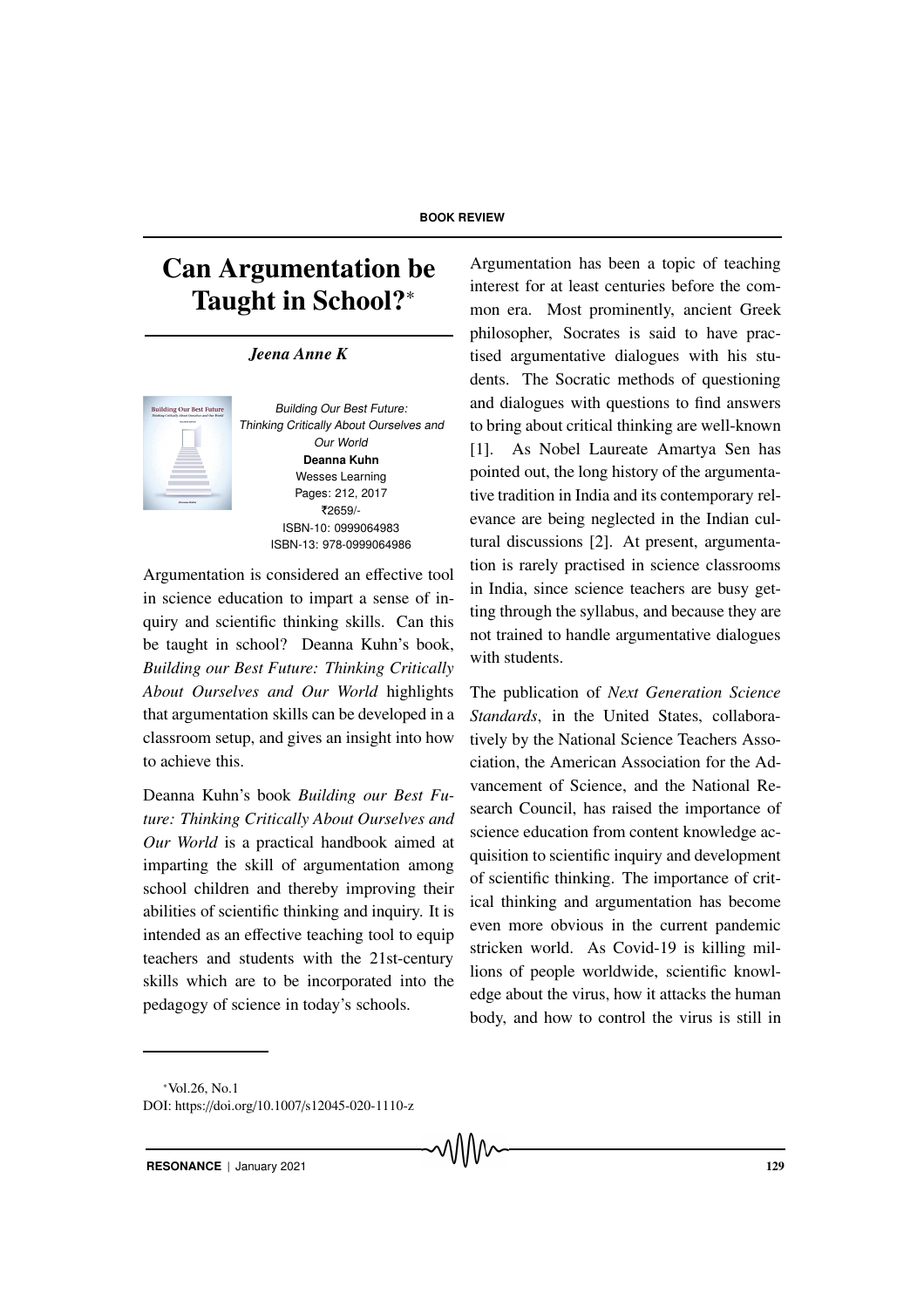the making. Science education needs to equip school children to develop a flexible and critical approach to deal with a rapidly changing world.

Science is often considered and taught as the storehouse of unchallenged knowledge dealing with facts, theories, and scientific laws. However, many theories have been refuted years after they were proposed, and new theories have been corroborated. It was Karl Popper who proposed the idea of 'falsifiability'. He stressed on considering scientific findings critically and the chance of falsifying them [3]. According to Jiménez-Aleixandre and Erduran's *Argumentation in Science Education* [4], the three main types of learning goals of science curriculum are: (1) developing students' knowledge and skills on nature of science, (2) developing citizenship on socio-scientific issues, and (3) developing higher-order thinking skills. The pedagogy of argumentation is the latest of the various methods required to improve scientific thinking. As Kuhn *et al.*, stress, the use of control of variable strategies to assess scientific thinking is not sufficient [5].

Argumentation studies in science education have increased at a rapid pace since the 1990s to the present day. Argumentation is the verbal exchanges based on reasons and pieces of evidence. The practice of argumentation in a suitable manner will improve the inquiry skills of a person. Therefore, exercising argumentation is important for science education and practice. Deanna Kuhn's book supports teachers to practice argumentation with the students and thus improve their thinking skills. There are two versions of the book, one for the students and the other for the teachers. The teachers' version has a part which has guidance for teachers to assess the argumentation made by the participants.

Part two of the book, which starts after the introduction, is divided into five different chapters, each one comprising a step to be followed while conducting an argumentation workshop. There are detailed explanations and tips to follow at each step. Right from choosing a position of argument at the beginning to the final showdown by the participants and writing a report about it, everything is explained in detail. Chapter six talks about what good evidence is. Simple information becomes evidence when it is identified as being able to support or weaken a specific claim. Each of the team members discusses each of the pieces of evidence and decides upon the strongest of all the evidence to be put as the top-most to support their claim. The group as a whole also discusses these at a later stage to get the approval of every member.

The third part of the book deals with the four different topics, namely those pertaining to personal future, community future, national future, and world future. Kuhn has developed altogether 44 topics that can be given to students for practice. An example of a topic pertaining to personal life is the question 'whether to concentrate on a subject a student is weak in or on a subject where the student is strong?' For a community issue, an example is 'homeschooling versus sending a child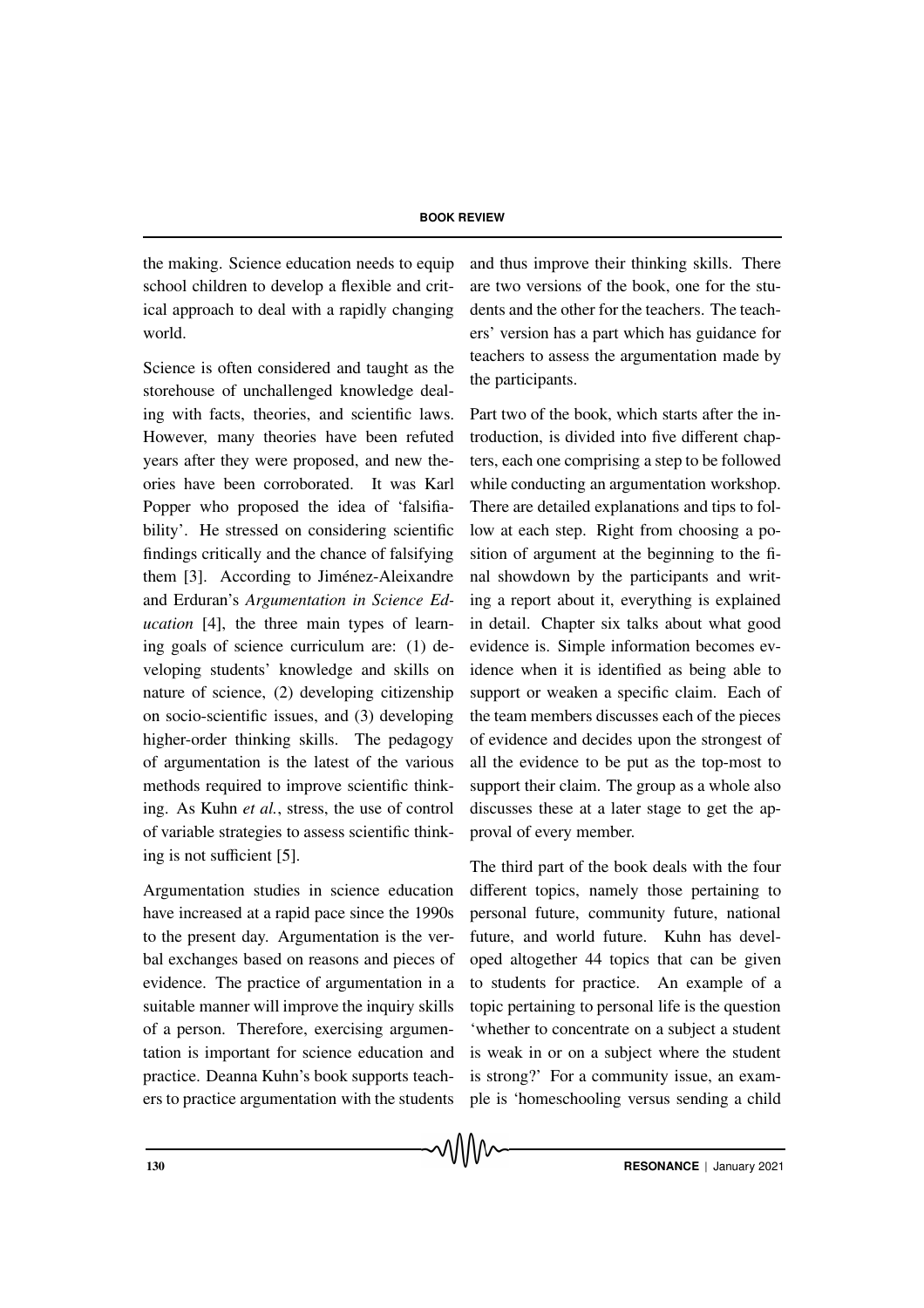to school'. An example of a topic of national interest is 'whether smoking is best reduced by educating people or by imposing a high tax on cigarette purchases?' A topic of importance to the future of the world is 'whether nations should cooperate or compete in exploring outer space?' Each topic comes with a set of questions that are given to the students of both the teams. All these topics relate to social issues which the students are familiar with. Argumentation with these topics makes the students interested in the process so that later they will be able to deal with complex scientific topics with ease.

The final part of the book is for the teachers, enabling them to assess the students' reports. The team who gets more points is declared the winner. This is based on how they have performed during the showdown, how the electronic dialogue exchanges were done, whether they were able to weaken the opposite team's argument, whether they were able to reach an effective hypothetical agreement between a disagreeing pair, and an evaluation of their final report.

Quoting from the book, "rich arguments and counterarguments cannot be done from a vacuum", which explains why the questions are given to the team members who are engaged in the argument. Both the team members are given an identical set of questions from which each team member selects a question. The questions and answers provided for each topic increase the students' confidence to argue for their stance. The participants have to decide which question's answer will help them to make their argument stronger, based on which they ask for the answers which they will use as evidence for their argument.

Evidence can be either supporting (+M) or weakening (-M) one's own argument or supporting (+O) or weakening (-O) other's argument. Ignoring the opposing side is never considered as winning on one's argument. The teams would come to a stand in which they support their own views, at the same time support some of the other's views, and weaken some of the other's views.

The book gives teachers the freedom to use argumentation pedagogy in their class without looking for various reasons that are to be brought in for each of the topics. Though it looks like a simple book, much effort has gone into bringing in the various arguments and reasons supporting each opposing stance. The book clearly explains how argumentation can be conducted, and it makes the reader understand the difference between argumentation and the kind of high energy debate which is conducted to assess leadership skills. The book gives the scope for an introvert child to participate actively in argumentation using electronic gadgets or notepad exchanges to argue.

It is understood that the book is written after several years of study with the middle school children of three schools near Columbia University, which serves as a proof that the practice of argumentation under controlled conditions is possible. Argumentation is an advanced pedagogical approach crucial for the